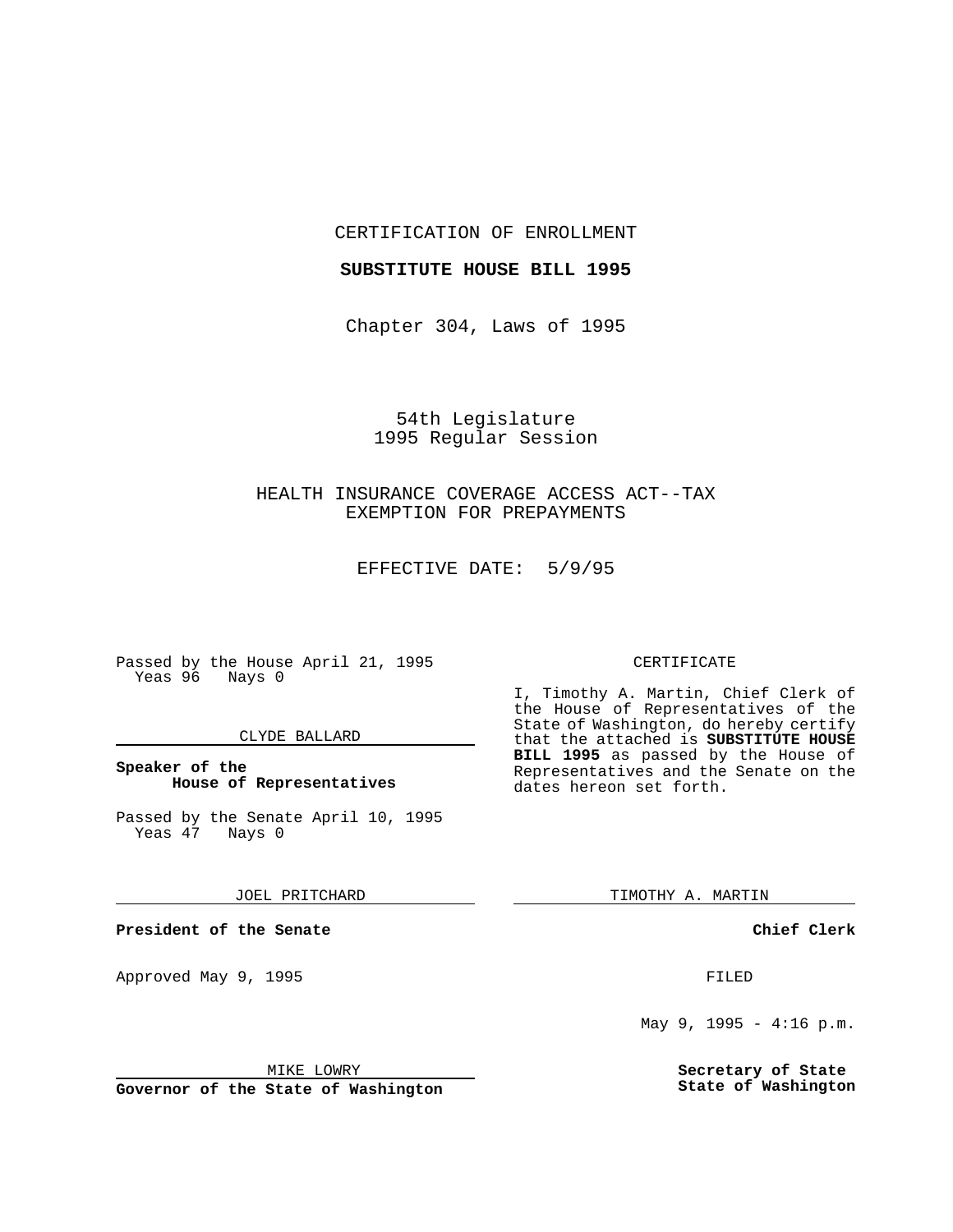## **SUBSTITUTE HOUSE BILL 1995** \_\_\_\_\_\_\_\_\_\_\_\_\_\_\_\_\_\_\_\_\_\_\_\_\_\_\_\_\_\_\_\_\_\_\_\_\_\_\_\_\_\_\_\_\_\_\_

\_\_\_\_\_\_\_\_\_\_\_\_\_\_\_\_\_\_\_\_\_\_\_\_\_\_\_\_\_\_\_\_\_\_\_\_\_\_\_\_\_\_\_\_\_\_\_

## AS AMENDED BY THE SENATE

Passed Legislature - 1995 Regular Session

## **State of Washington 54th Legislature 1995 Regular Session**

**By** House Committee on Health Care (originally sponsored by Representatives Mielke, Morris and Dyer)

Read first time 03/01/95.

 AN ACT Relating to provision of a tax exemption and offset for premiums and prepayments for policies under the health insurance coverage access act; amending RCW 48.14.022; and declaring an emergency.

5 BE IT ENACTED BY THE LEGISLATURE OF THE STATE OF WASHINGTON:

6 **Sec. 1.** RCW 48.14.022 and 1987 c 431 s 23 are each amended to read 7 as follows:

8 (1) The taxes imposed in RCW 48.14.020 and 48.14.0201 do not apply 9 to premiums and prepayments collected or received for policies of 10 insurance issued under RCW 48.41.010 through 48.41.210.

 (2) In computing tax due under RCW 48.14.020 and 48.14.0201, there 12 may be deducted from taxable premiums and prepayments the amount of any assessment against the taxpayer under RCW 48.41.010 through 48.41.210. Any portion of the deduction allowed in this section which cannot be deducted in a tax year without reducing taxable premiums below zero may be carried forward and deducted in successive years until the deduction is exhausted.